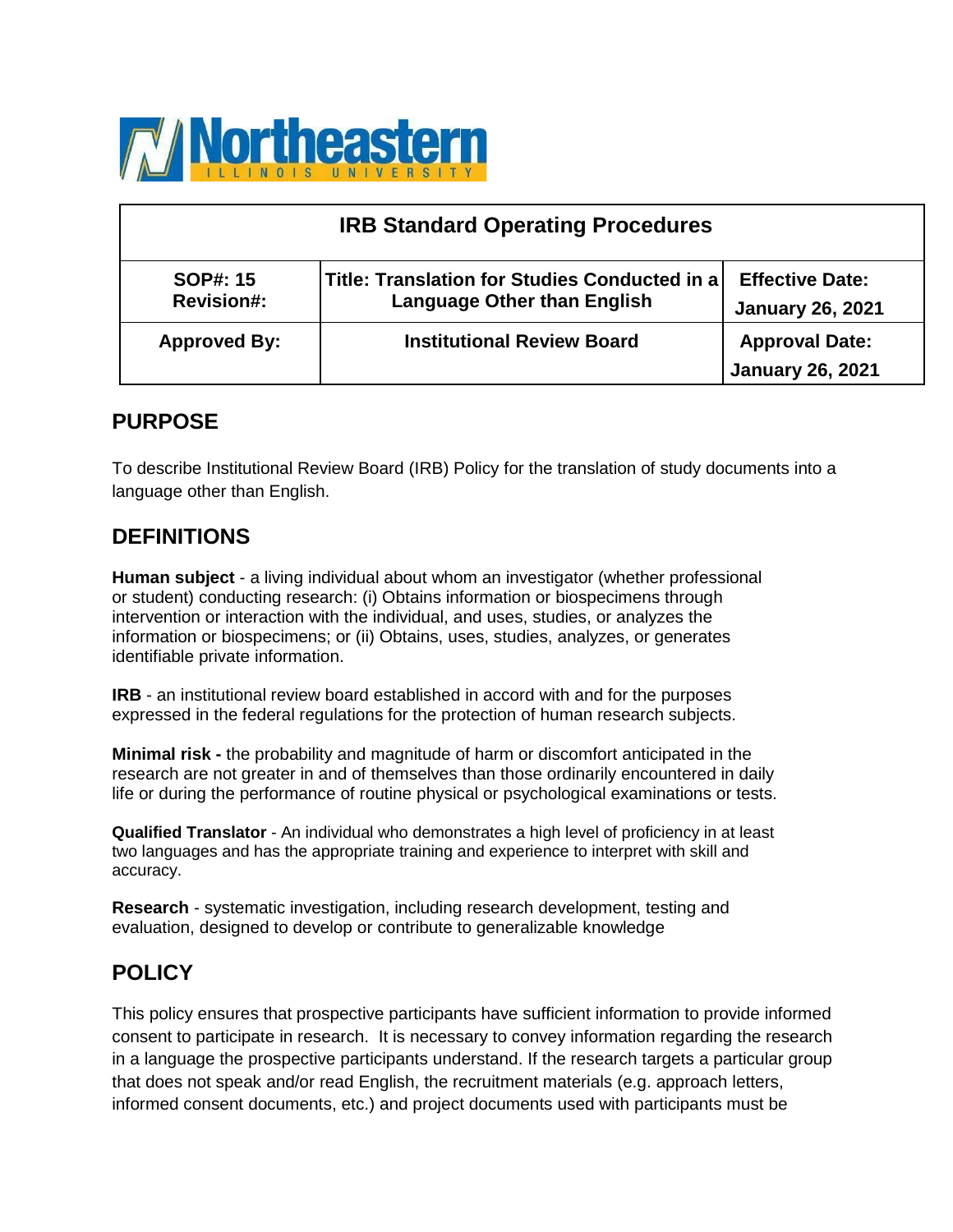translated into the language understood by the targeted group (45 CFR 46.116-117; 21 CFR 50.20). As researchers often wish to conduct research with participant groups who do not speak or read English fluently, the IRB has developed a policy regarding the use of translated documents.

# **RESPONSIBILITIES**

Execution of SOP: Researchers, IRB

### **PROCEDURE**

The requirements regarding obtaining IRB approval for translated documents varies depending on the level of risk of the research. Researchers should describe in their Project Information Form whether translated documents and which language(s) will be appropriate for the prospective participants. However, as the IRB often requires researchers to revise project documents, translated documents should not be submitted to the IRB until the IRB indicates that the English version is acceptable. Regardless of the level of risk, it is recommended that English versions of documents be approved prior to translating, minimizing the number of iterations of translations. All final translated documents must be submitted to the IRB.

#### Translations for Minimal Risk Research

The qualifications of the translator should be provided (e.g. native speaker, academic degrees, certified translator, etc.) to the IRB, using the [Translation Certification form,](https://www.neiu.edu/sites/neiu.edu/files/documents/2021/02/11/NEIU%20IRB%20Translation%20Certification%20Form_2_11_21%20%281%29.docx) when foreign language versions of project documents are provided. The translations should be consistent to the English versions in both content and format. Translators must sign the Translation Certification form indicating that they have carried out the translation to the best of their ability.

Translations for More than Minimal Risk Research

For projects involving greater than minimal risk to participants, the IRB requires that the researchers either use certified translators (with a letter of certification from the translator or translation service) or that a "back-translation" by a different translator than the one who performed the original translation be provided. The back-translation (back into English) serves to ensure that the non-English version contains all of the key elements of the English version. The translated documents (forward and back), as well as documentation of the qualifications of each translator, must be submitted to the IRB for final approval.

#### Use of a Qualified Translator

The IRB requires the use of a qualified translator. Rather than limiting researchers by having very specific qualifications for translators, the term "qualified" is left open so that researchers have flexibility and the IRB can make a case by case determination as to whether the qualifications of the translator/verifier are sufficient based on the project and the specific project documents.